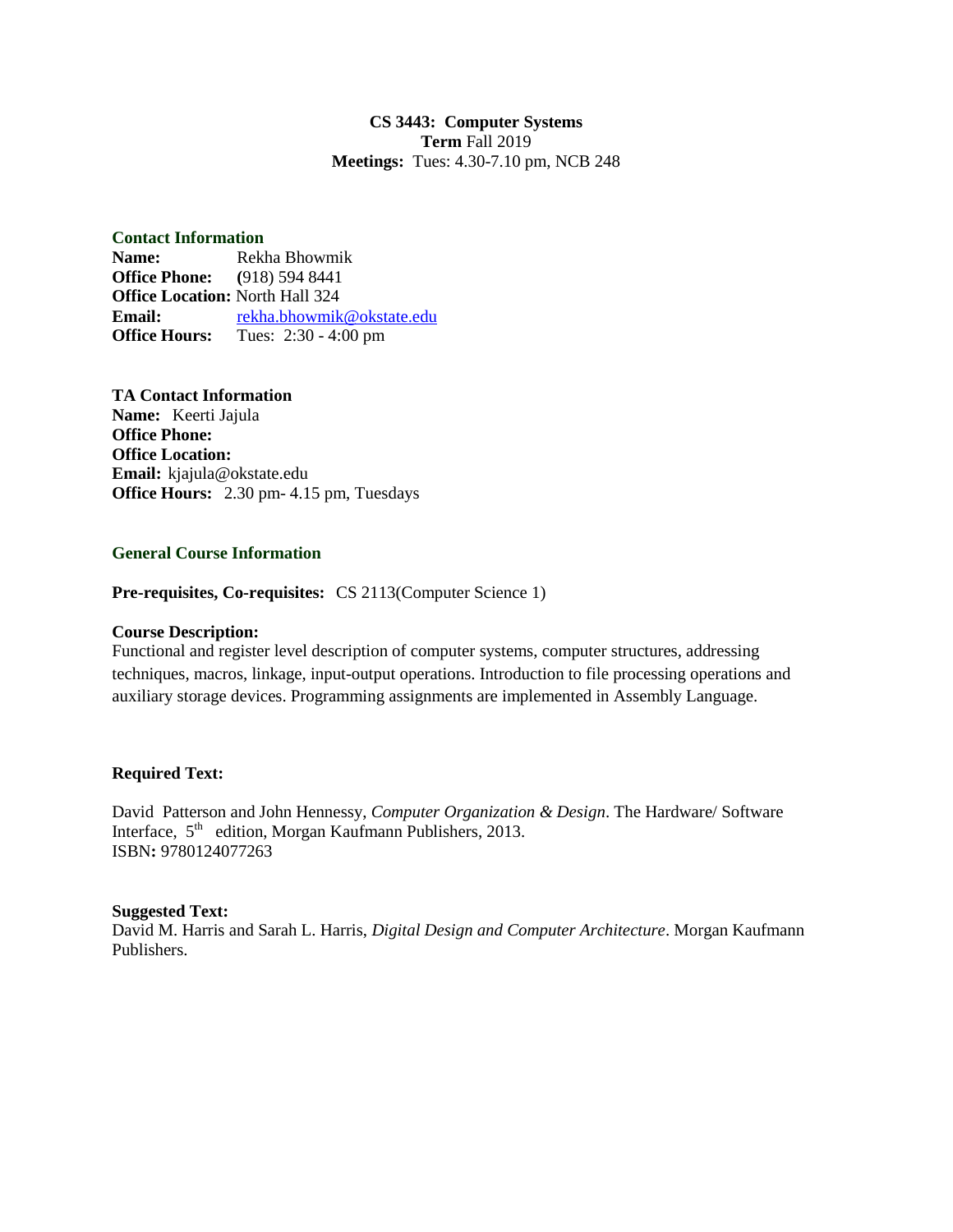# **Assignments & Academic Calendar**

| Week #          | Day/Date          | <b>Material to be Covered</b>                           | <b>Reading/Homework</b>                |
|-----------------|-------------------|---------------------------------------------------------|----------------------------------------|
|                 | Aug 20            | Introduction, Computer Abstractions and                 | Chap 1:                                |
|                 |                   | Technology                                              | 1.3, 1.6, 1.10                         |
|                 |                   | -A simplified view of hardware and software as          |                                        |
|                 |                   | hierarchical layers                                     |                                        |
|                 |                   | - From a High-Level Language to the Language            |                                        |
|                 |                   | of Hardware                                             |                                        |
|                 |                   | -Performance                                            |                                        |
| $\overline{2}$  | Aug 27            | Instructions: Language of the Computer                  | Chap 2: $2.2 - 2.8$ , $2.10$ ,<br>2.12 |
|                 |                   | (MIPS)<br>Appendix A: Assemblers, Linkers, and the SPIM | Appendix A                             |
|                 |                   | Simulator                                               |                                        |
| $\overline{3}$  | Sept 3            | Instructions: Language of the Computer                  | Chap 2                                 |
|                 |                   | (MIPS)                                                  |                                        |
| $\overline{4}$  | Sept 10           | Instructions: Language of the Computer                  | Chap 2                                 |
|                 |                   | (MIPS), Quiz 1                                          |                                        |
| 5               | Sept 17           | Instructions: Language of the Computer                  | Chap 2                                 |
|                 |                   | (MIPS)                                                  |                                        |
| 6               | Sept 24           | - Test 1                                                |                                        |
| $\overline{7}$  | Oct 1             | Arithmetic for Computers                                | Chap 3: 3.2-3.5                        |
|                 |                   | - Binary Addition and Subtraction                       |                                        |
|                 |                   | - Multiplication                                        |                                        |
|                 |                   | - Division                                              |                                        |
|                 |                   | - Floating Point                                        |                                        |
| 8               | Oct 8             | Arithmetic for Computers                                | Chap 3                                 |
| 9               | Oct 15            | Arithmetic for Computers, Quiz 2                        | Chap 3                                 |
| 10              | Oct 22            | The Processor:                                          | Chap 4: 4.5, 4.7 - 4.8                 |
|                 |                   | - An Overview of Pipelining                             |                                        |
|                 |                   | - Data Hazards: Forwarding versus Stalling              |                                        |
|                 | Oct 29            | - Control Hazards                                       |                                        |
| 11<br>12        | Nov 5             | The Processor<br>Test 2                                 | Chap 4                                 |
| $\overline{13}$ | <b>Nov 12</b>     | The Processor                                           | Chap 4                                 |
| 14              | <b>Nov 19</b>     | The Memory System:                                      | Chap 5: 5.1, 5.3-5.4                   |
|                 |                   | - Cache                                                 |                                        |
| 15              | <b>Nov 26</b>     | The Memory System                                       | Chap 5                                 |
| 16              | Dec 3             | The Memory System                                       | Chap 5                                 |
|                 | <b>Final Exam</b> | <b>Dec 10</b>                                           |                                        |

# **Tests**

There will be two Quizzes, two Tests, as well as a Final Exam. You will be allowed to use the MIPS Reference Card that is provided with the text book.

| Quiz 1: | Sept 10, 2019 |
|---------|---------------|
| Quiz 2: | Oct 15, 2019  |
| Test 1: | Sept 24, 2019 |
| Test 2: | Nov 5, 2019   |
| Final:  | Dec 10, 2019  |